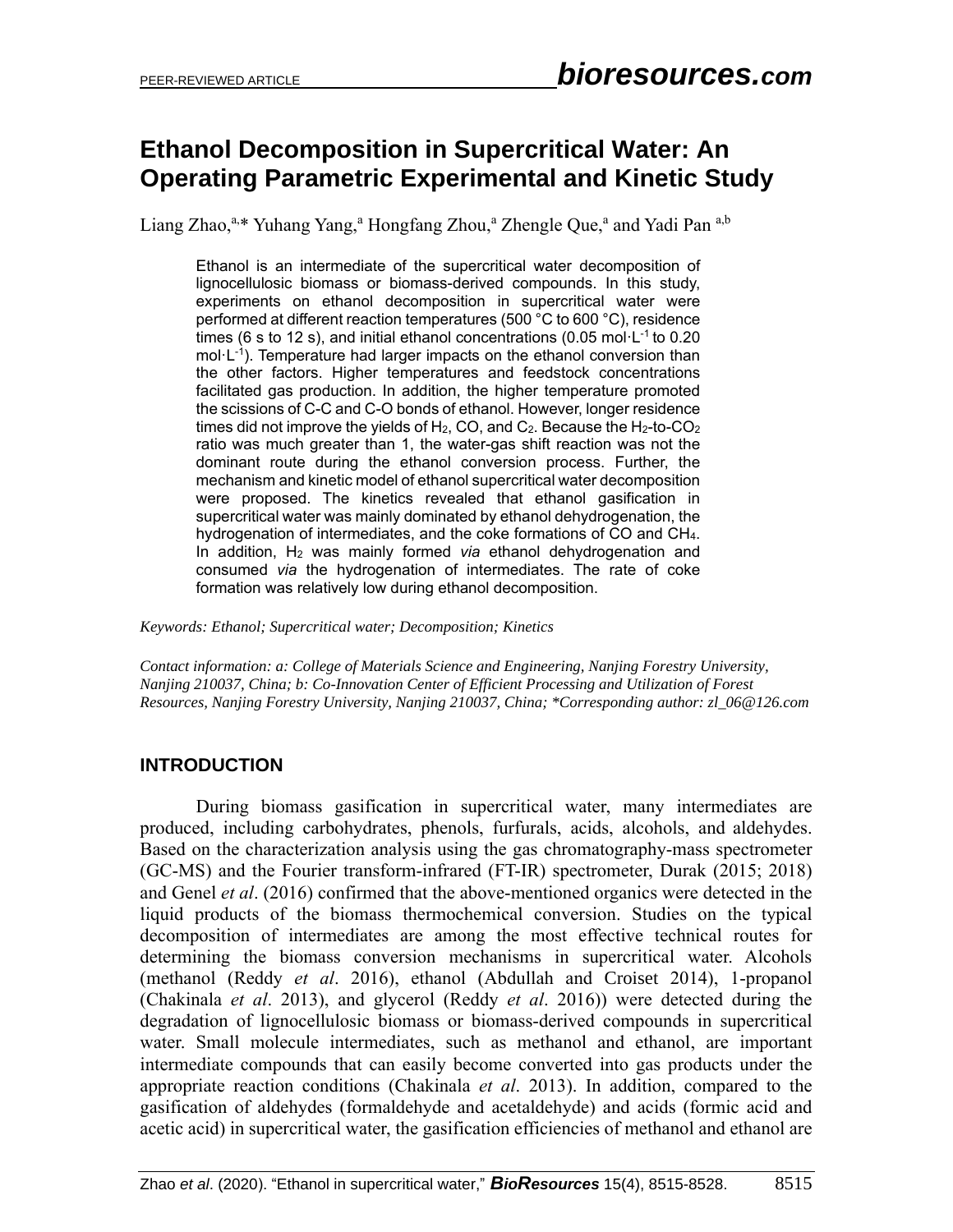usually lower (Chakinala *et al*. 2013; Zhao 2013). Therefore, it is necessary to further investigate the decomposition of small-molecule alcohols to achieve higher gasification efficiency for biomass gasification in supercritical water.

Castello *et al.* (2015) examined the reaction mechanism of glucose decomposition at 400 °C and reported that methanol can be produced *via* decarbonylation of glycoladehyde, self-disproportionation of formaldehyde, cross-disproportionation, and glycolic acid conversion. Methanol is the simplest alcohol with a relatively low reactivity, even at 600 °C and 25 MPa (gasification efficiency  $\leq$  2 wt%) (Zhao 2013). The radical propagation reaction mechanism (Castello and Fiori 2012) is usually used to explain methanol decomposition in supercritical water. Chakinala *et al*. (2013) found that formic acid and formaldehyde are the key intermediates of methanol decomposition, and the formations of formic acid and formaldehyde are the controlling steps during the methanol gasification process in supercritical water. Further, some detailed kinetic models of methanol gasification in supercritical water have been well studied to reveal the degradation mechanism (Castello and Fiori 2012).

Ethanol fermentation from biomass is regarded as the main ethanol production technology of biomass conversion (Mesa *et al.* 2020). In supercritical water, the main purpose of feedstock gasification is hydrogen production (Kruse *et al*. 2010). Ethanol, as the feedstock in supercritical water, is more commonly derived from the residue of ethanol refineries (Sato *et al*. 2013). Arita *et al.* (2003) reported that acetaldehyde was obviously formed by ethanol dehydrogenation (Eq. 1), and ethylene coupled ethane were detected in the gas products (Eqs. 2 and 3). In addition, Chakinala *et al.* (2013) and Therdthianwong *et al.* (2011) deduced that some other trace compounds, such as acetone, 2-propanol, formaldehyde, and methanol, should exist in the liquid products of ethanol decomposition. At 380 °C to 516 °C and 31.5 MPa Hack *et al.* (2005) found that the Arrhenius-activation energy of ethanol decomposition is lower than that of methanol decomposition. This indicates that ethanol should be easier to gasify than methanol in supercritical water. Therdthianwong *et al*.(2011) also confirmed that the gasification efficiency of ethanol was approximately 18.3 wt% at 500  $^{\circ}$ C, 25 MPa, and 50 s residence time, which was higher than that of methanol (under  $2 wt\%$  (Zhao 2013)). Equations 1 through 3 are as follows:

$$
CH_3CH_2OH \rightarrow CH_3CHO + H_2 \tag{1}
$$

$$
CH_3CH_2OH \rightarrow C_2H_4 + H_2O \tag{2}
$$

 $C_2H_4 + H_2 \leftrightarrow C_2H_6$  (3)

Ethanol is an intermediate during lignocellulosic biomass decomposition in supercritical water and a reasonable resource for syngas production (Pinkard *et al.* 2019). Compared to methanol decomposition in supercritical water, the gasification mechanism of ethanol degradation process is more complex, and past reports on ethanol gasification were not thorough enough to clarify and control the supercritical water gasification of ethanol. The modeling of the kinetics at high pressures plays an important role in chemical process and has attracted research attention (Sangwan *et al*. 2015; Yan and Krasnoperov 2019). However, only a few studies were conducted at pressures high enough for more reliable determination of the kinetic parameters. In this study, several experiments and kinetic analyses on ethanol decomposition in supercritical water were conducted at different temperatures (500 °C to 600 °C), residence times (6 s to 12 s), and initial ethanol concentrations (0.05 mol·L<sup>-1</sup> to 0.20 mol·L<sup>-1</sup>). Ethanol has not been well investigated as a potential hydrogen-production source. In this article, the studies on the effects of operating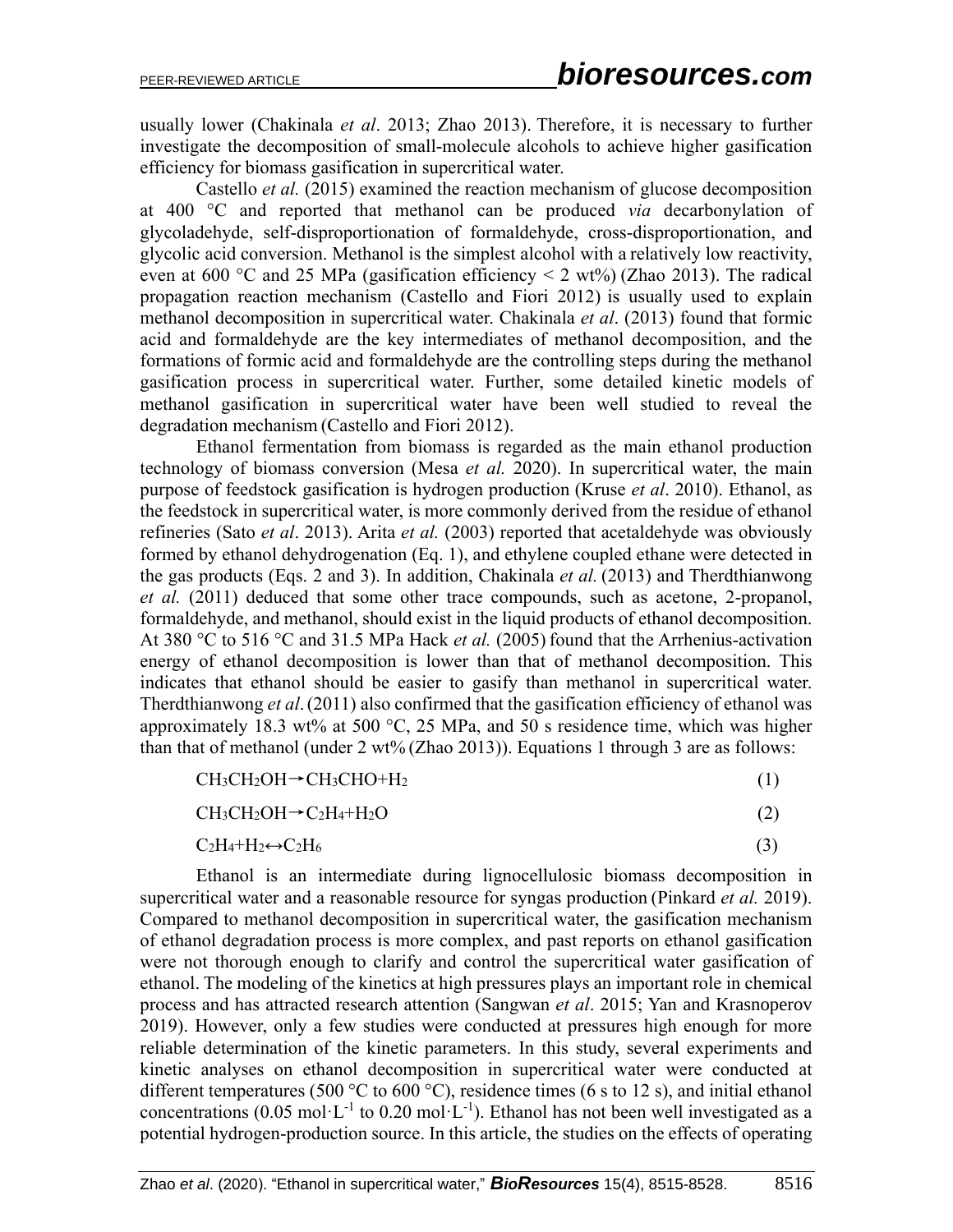parameters are conductive to better understand the ethanol conversion process in supercritical water. In addition, the present study of kinetics can be helpful to comprehensively reveal the thermochemical conversion mechanism of the ethanol decomposition. The experimental and kinetic study of the ethanol decomposition can also provide the research basis for further determining the raw biomass conversion mechanism in supercritical water.

#### **EXPERIMENTAL**

#### **Reagents**

In this study, ethanol  $(≥ 99.7 wt%)$  was purchased from Sinopharm Chemical Reagent Corporation (Shanghai, China). The distilled water was supplied by Nanjing Dongxinan Pure Water Corporation (Nanjing, China).

#### **Apparatus and Procedures**

The experiments were performed in a continuous reaction system (Fig. 1). The feedstock was pumped into the 2520 stainless steel coil reactor ( $\Phi$ 3 × 1 mm with a length of 13.35 m) by a high-performance liquid chromatography (HPLC) pump (FL2200; Fuli Instruments, Wenling, China). The coil reactor was heated by a tube electric furnace (7kW, VTL-1200; Yachi Instruments, Nanjing, China). After the reaction, the products of gasification were filtered through the two-stage filters (50 μm (first) and 5 μm (second), Swagelok, Shanghai, China). Then, *via* the back pressure valve (K956; Xiongchuan Technology, Beijing, China), the products of gasification were reduced to normal pressure. Finally, the gas and liquid products were separated by the gas-liquid separator (S4486; Aladdin Company, Shanghai, China). The gas products were collected with an aluminum foil air bag. Because the main purpose was to obtain hydrogen production by ethanol decomposition, these experiments mainly analyzed the gas products, which were analyzed *via* gas chromatography (GC) (Model 9790 Plus; Fuli Instruments, Wenling, China). Detailed analyses of liquid products were carried out later in the study. Based on the results of the experiments in this article, the fitting of dynamic equations was solved by Micromath Scientist (Micromath Company, version 3.0.0.215, Saint Louis, MO, USA).



**Fig. 1.** A continuous reaction system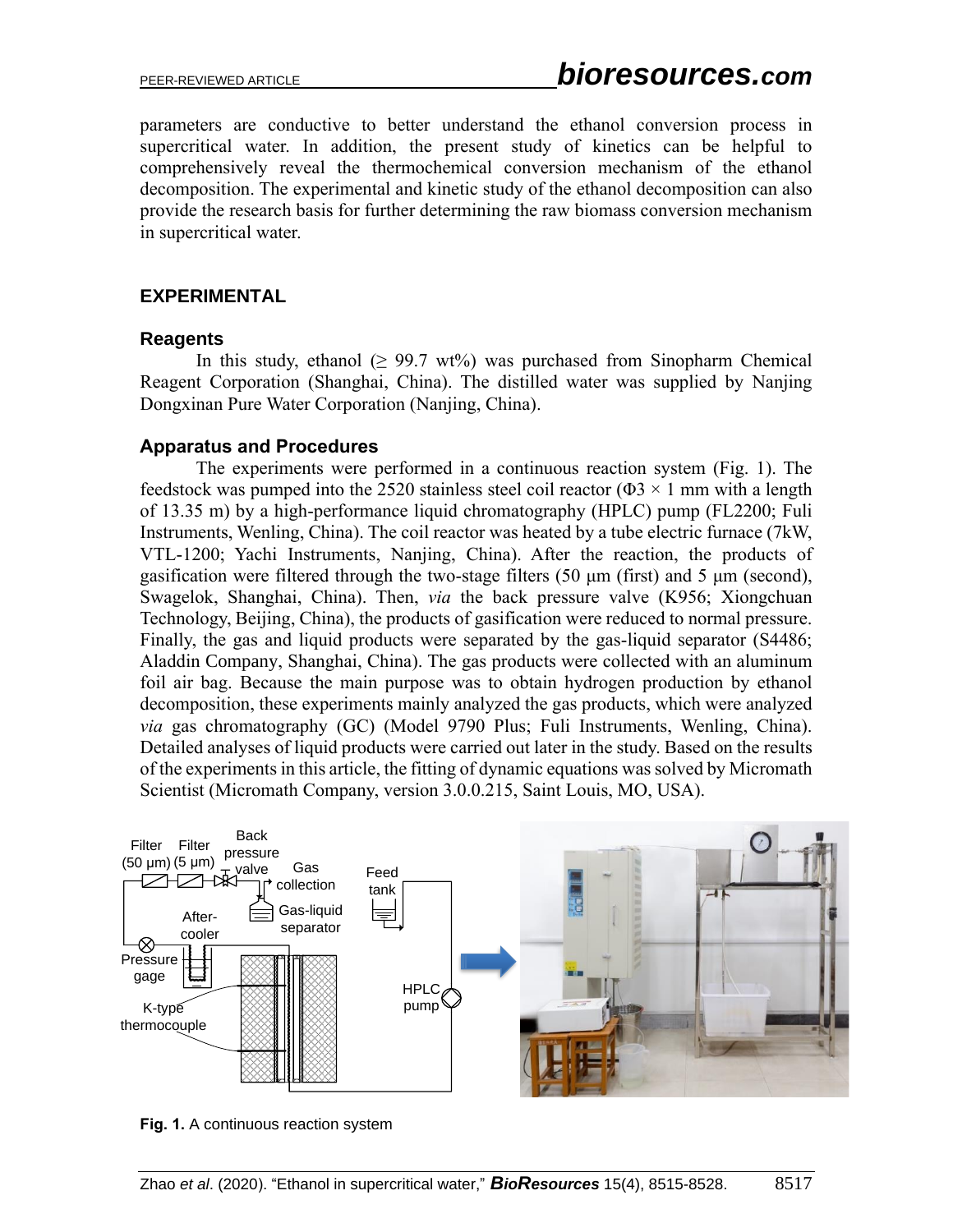Due to the gasification efficiency of ethanol and the design parameters of this reactor (temperatures up to  $600 \degree C$  and pressures of up to 30 MPa), the reaction temperature and pressure in this article were set at 500 °C to 600 °C and 23 MPa.

#### **Data Interpretation**

To analyze the ethanol gasification conversion in the experiments, the *GE* (gasification efficiency, wt%) and  $y_i$  (yields of each gas product, mol·kg<sup>-1</sup>) were determined by Eq. 4 and Eq. 5, respectively,

$$
GE = \left(\frac{\sum_{i} \frac{x_{i} \times 0.01 \times V \times M_{i}}{1000 \times 22.4}}{\frac{44.05 \times c_{0} \times F}{1000}}\right) \times 100\%
$$
\n
$$
x_{i} \times 0.01 \times V \times 1000
$$
\n(4)

$$
y_i = \frac{x_i \times 0.01 \times V \times 1000}{22.4 \times 44.05 \times c_0 \times F}
$$
 (5)

where,  $x_i$  is the volume content of each gas product (vol<sup> $\%$ </sup>),  $M_i$  is the molar mass of each gas product  $(g \text{-} mol^{-1})$ , *V* is the yield of gas products  $(mL \cdot min^{-1})$ , *c*<sub>0</sub> is the initial acetaldehyde concentration in the feedstock (mol $\cdot L^{-1}$ ), and *F* is the mass flow rate of the feedstock  $(g \cdot \text{min}^{-1})$ .

### **RESULTS AND DISCUSSION**

The GC analysis of gas products showed that there were large amounts of H2, CO,  $CO<sub>2</sub>$ , CH<sub>4</sub>, C<sub>2</sub>H<sub>6</sub>, and C<sub>2</sub>H<sub>4</sub> and a small quantity of C<sub>3</sub>H<sub>6</sub> (propene) in the gas products of ethanol decomposition in supercritical water at 500 °C to 600 °C. The starting compound ethanol was not detected in the gas products by the GC analysis. The yields of  $C_2-C_3$  (C<sub>2</sub>H<sub>6</sub>,  $C_2H_4$ , and  $C_3H_6$ ) during ethanol decomposition were higher than those of methanol (Boukis *et al.* 2006). As the components of  $C_2-C_3$  were formed by the scission of the C-O bond (Chakinala *et al*. 2013), this indicates that the C-O bond was easier to break during ethanol decomposition than during methanol decomposition.

#### **Temperature**

According to Lee *et al.* (2002) (glucose, 480 °C to 750 °C), Zhao *et al*. (2020) (acetaldehyde, 500 °C to 600 °C), and Guo *et al.* (2012) (glycerol, 445 °C to 600 °C), reaction temperature is a key parametric factor in the decomposition of organic compounds in supercritical water. Therdthianwong *et al*. (2011) preliminarily performed ethanol decomposition at 500 °C to 600 °C and the relatively long residence time of approximately 50 s, and their results showed that the yields of  $C_2-C_3$  were so low that they can be ignored. However, the pretest experiments in this study with short residence times of 6 s to 12 s found that the  $C_2-C_3$  yields were considerable. Therefore, it is important to reveal the conversion mechanism of the decomposition of intermediates at shorter residence times (such as glucose at 425 °C to 600 °C with a residence time of 5.1 s to 9.9 s)(Holgate *et al*. 1995)). In this section, the reaction temperature was set at 500  $^{\circ}$ C to 600  $^{\circ}$ C, and the residence time was 12 s.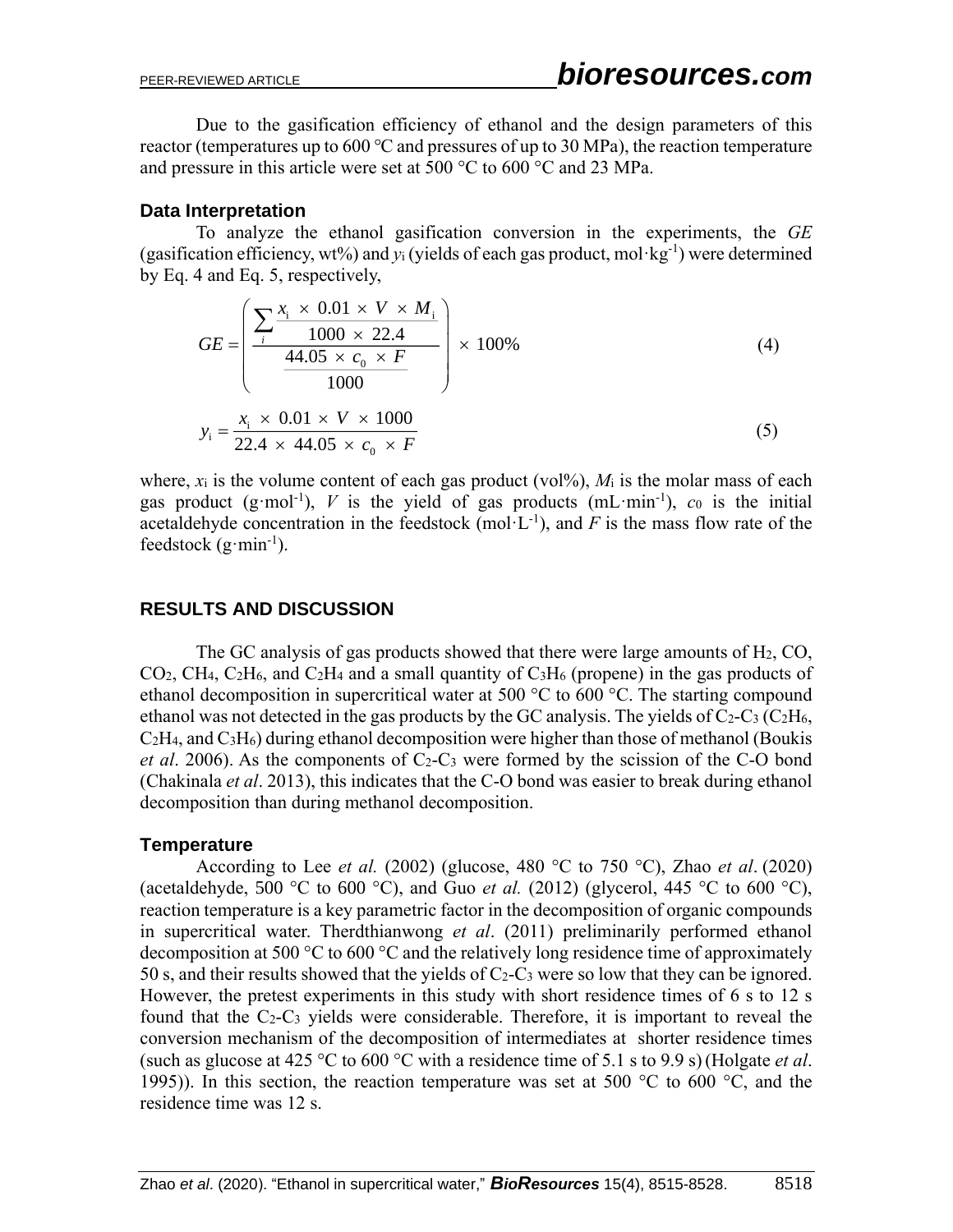The yields and *GE* at different reaction temperatures are shown in Fig. 2. As shown in the figure, when temperatures increased from 500  $\degree$ C to 600  $\degree$ C, the gas product yields were dramatically increased, especially from 550°C to 600 °C. The reason is that the gas production of ethanol decomposition in supercritical water was dominated by free-radical reactions (Chakinala *et al*. 2013). Watanabe *et al.* (2004) reported that high reaction temperature (> 550 °C) favors free-radical reactions. Thus, from 550 °C to 600 °C, the *GE* value noticeably increased. Figure 2 shows that  $H_2$  was the main component in the gas products. The H<sub>2</sub> yield at 600 °C was approximately 10 times as much as that at 550 °C. The H<sup>2</sup> production was likely promoted by the higher temperature *via* ethanol dehydrogenation (Eq. 1), reforming of long-living intermediates (acetaldehyde, methanol, *etc.*), and a water-gas shift reaction (Therdthianwong *et al*. 2011). In contrast to methanol, the C-C bond cleavage of ethanol is the characteristic reaction pathway that is favorable at high reaction temperatures (Kruse and Gawlik 2003). Therefore, increased reaction temperatures enhanced the yields of  $C_1$  gas products (CO, CO<sub>2</sub>, and CH<sub>4</sub>) (Fig. 2a). The yields of  $C_2$  gas products ( $C_2H_4$  and  $C_2H_6$ ) obviously increased as reaction temperature increased (Fig. 2b), which indicated that the higher reaction temperature facilitated the C-O bond scission. Because C2H<sup>4</sup> was the precursor of C3H<sup>6</sup> (as shown in Eq. 3) (Arita *et al*. 2003), the C<sub>3</sub>H<sub>6</sub> yield in Fig. 2b indicated that the effect of reaction temperature (500  $^{\circ}$ C) to  $600 \degree C$ ) on C<sub>3</sub>H<sub>6</sub> production was relatively limited.

Therefore, higher reaction temperature was beneficial to ethanol gasification in supercritical water. To achieve high gas yields and gasification efficiency, the reaction temperature of ethanol decomposition should be above 550 °C.



**Fig. 2.** Gas product yield and *GE* at different reaction temperatures (reaction pressure: 23 MPa, residence time: 12 s, and  $[C_2H_5OH]_0$ : 0.1 mol/L): (a)  $H_2$ , CH<sub>4</sub>, CO, and CO<sub>2</sub>; (b) C<sub>2</sub>H<sub>4</sub>, C<sub>2</sub>H<sub>6</sub>, C<sub>3</sub>H<sub>6</sub>, and *GE*

#### **Residence Time**

Based on the results in the previous section and the maximum service temperature of the reactor, the reaction temperature in this section was kept at 550 °C. The residence time range largely depends on the performance of the HPLC pump (flow rate range: 0.000 mL min<sup>-1</sup> to 9.999 mL min<sup>-1</sup>, relative standard deviation < 0.5%). In theory, the lower the flow rate of the HPLC pump is, the longer residence time will be realized. However, the experiments showed that it was difficult for the HPLC pump to continue working with the very low flow rate (approximately less than 3 mL·min<sup>-1</sup>) and high pressure (above critical pressure of water). Therdthianwong *et al*. (2011) reported that ethanol conversion can reach 97.3 wt% at 550  $\degree$ C with approximately 50 s. Further, due to the effective residence time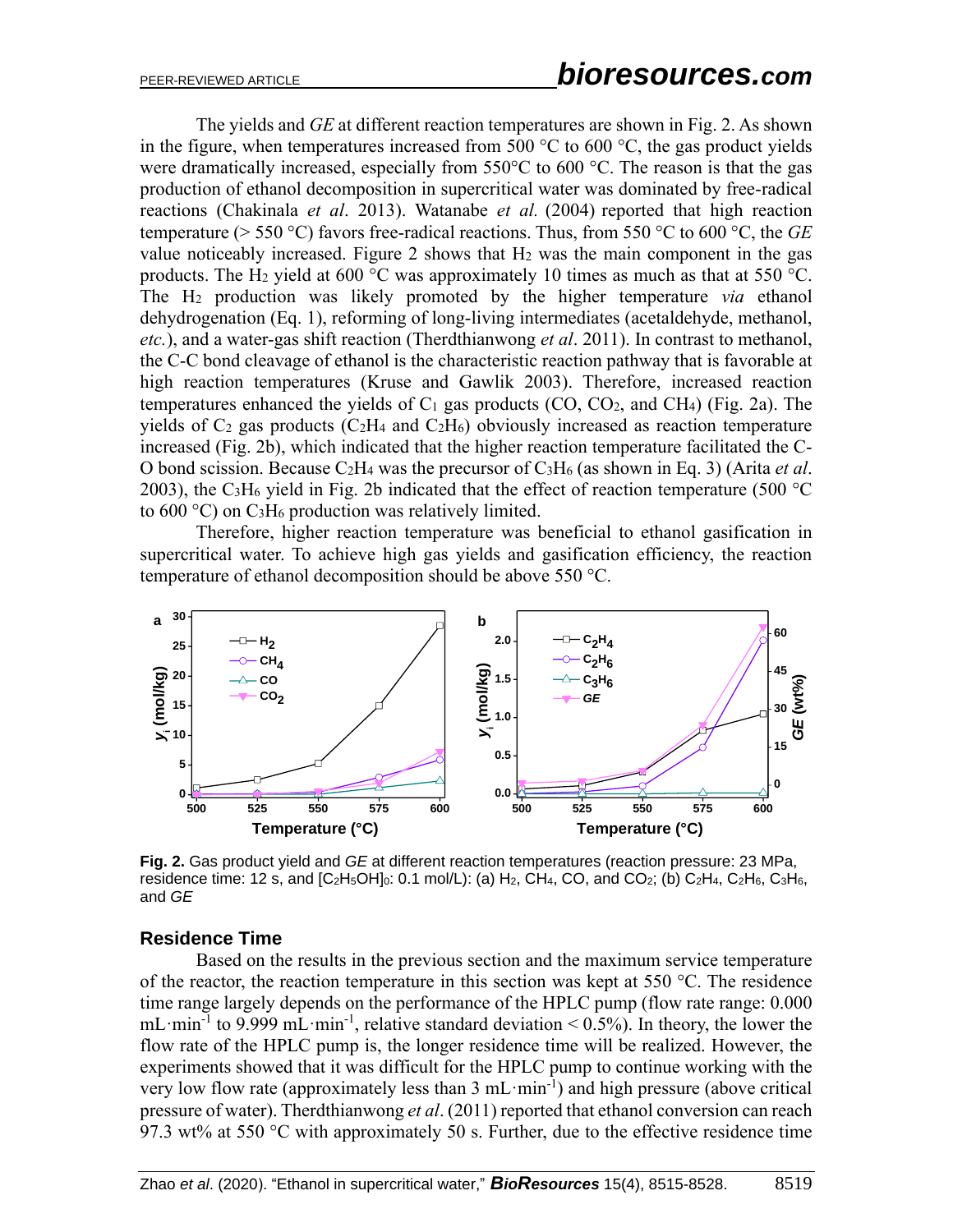range of glucose decomposition (6.1 s to 12.9 s), the residence time range of 6 s to 12 s was selected

Figure 3 indicates that the *GE* values and the yields of H2, CO, and C<sup>2</sup> obviously decreased as residence time increased from 6 s to 12 s at 550 °C.



**Fig. 3.** Gas product yield and *GE* at different residence times (reaction temperature: 550 °C, reaction pressure: 23 MPa, and  $[C_2H_5OH]_0$ : 0.1 mol/L): (a) H<sub>2</sub>, CH<sub>4</sub>, CO, and CO<sub>2</sub>; (b) C<sub>2</sub>H<sub>4</sub>, C<sub>2</sub>H<sub>6</sub>, C3H6, and *GE*

The water-gas shift reaction (Eq. 6) is an important reaction route in supercritical water. When the forward reaction occurs, which is favored from 6 s to 12 s, CO will continue being consumed. In addition, several studies have reported that CO (Eq. 7 and Eq. 8),  $C_2$  (Eq. 9), CH<sub>4</sub> (Eq. 10), and  $CO_2$  (Eq. 11) can be reduced by the coke production resulting from cracking reactions (Therdthianwong *et al*. 2011; Reddy *et al*. 2014). As residence time increased (Fig. 3a), the CO<sub>2</sub> yield obviously increased, which indicates that CO<sup>2</sup> methanation (Miao *et al*. 2016) was not the dominant route under these reaction conditions. Moreover, from  $6 s$  to  $12 s$ ,  $H_2$  may be reduced by a hydrogenation reaction (such as Eq. 12 (Castello and Fiori 2012)). Equations 6 through 10 are as follows:

| $CO+H_2O \leftrightarrow CO_2+H_2$ | (6) |
|------------------------------------|-----|
| $CO \rightarrow C + 0.5O_2$        |     |

$$
2CO \rightarrow C + CO_2 \tag{8}
$$

 $C_2H_4 \rightarrow 2C + 2H_2$  (9)

$$
CH_4 \rightarrow C + 2H_2 \tag{10}
$$

$$
CO_2 + 2H_2 \rightarrow C + 2H_2O \tag{11}
$$

$$
CHO \cdot + H_2 \rightarrow CH_2OH \cdot (12)
$$

According to previously postulated reaction pathways (Therdthianwong *et al*. 2011; Chakinala *et al.* 2013), it can be inferred that C<sub>3</sub>H<sub>6</sub> was produced by 2-propanol dehydration (Eq. 13), the C=O cleavage of acetone (Eq. 14), and  $C_2H_4$  hydrogenation (Eq. 3). Figure 3(b) shows that at 6 s to 12 s, the  $C_3H_6$  yield kept at quite low value. Thus, the reaction rates of Eq. 3, Eq. 13, and Eq. 14 were relatively small.

 $(CH<sub>3</sub>)<sub>2</sub>CHOH \rightarrow C<sub>3</sub>H<sub>6</sub>+H<sub>2</sub>O$  (13)

$$
CH3COCH3 \rightarrow C3H6+O
$$
\n(14)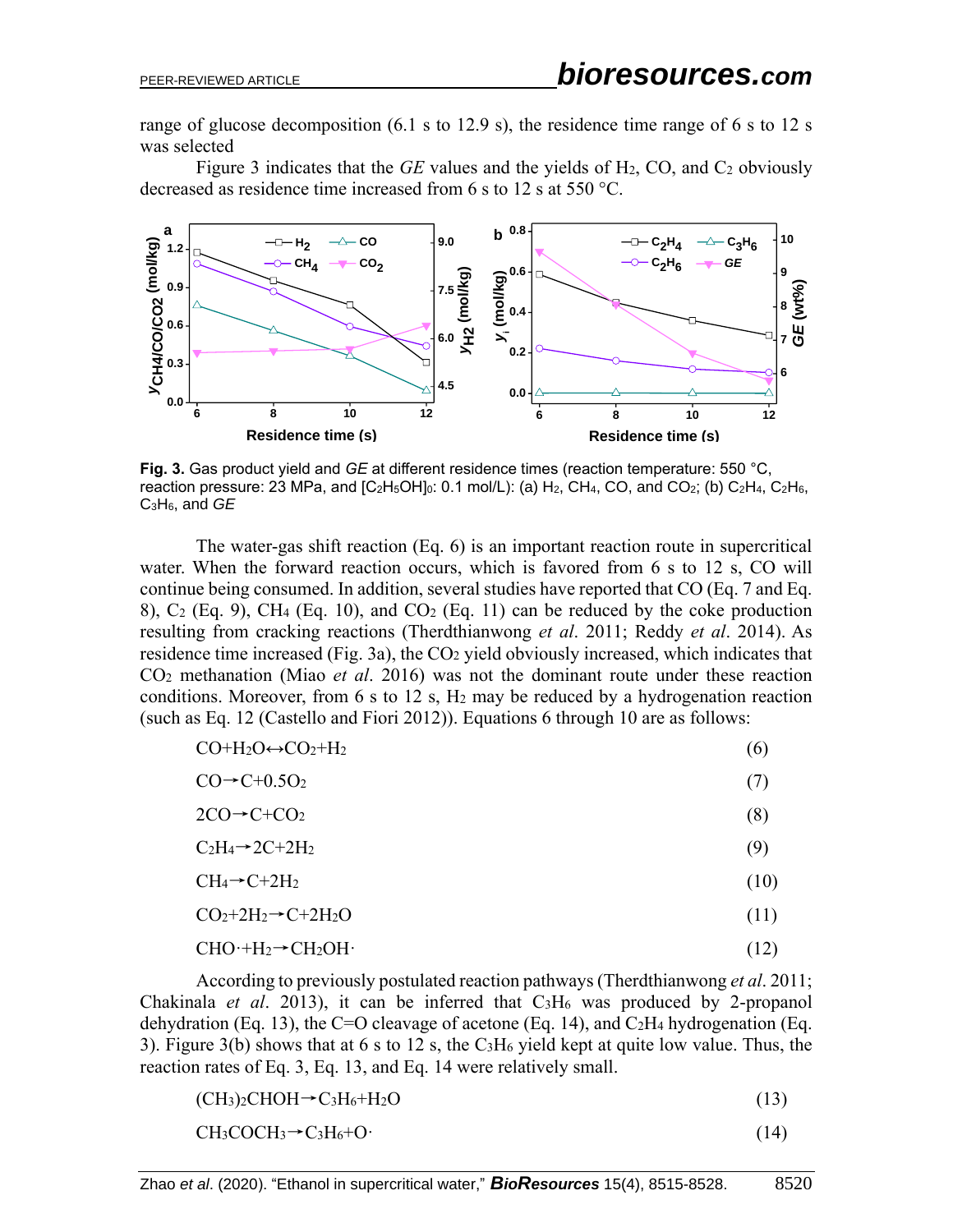Maximum hydrogen yield *via* supercritical water gasification commonly requires sufficient residence time for the complete conversion of long-living intermediates (even up to 120 min (Okolie *et al*. 2019)). Because many intermediates have been considered as short-living components during the feedstock decomposition process (Kruse *et al*. 2010), the experiments of this study were conducted with 6 s to 12 s residence times to better reveal the conversion mechanism of the organic compounds.

#### **Feedstock Concentration**

Feedstock concentration is an important operational parameter for biomass gasification in supercritical water (Pinkard *et al*. 2018). In industrial applications, higher feedstock concentration is beneficial to production efficiency. With higher feedstock concentrations, more hydrogen is provided (in theory), which is good for hydrogen production. In addition, higher feedstock concentration means a decrease in water content. The water-gas shift reaction (Eq. 6) plays an important role in the hydrogen production process (LeValley *et al*. 2014). High feedstock concentration may result in reduced hydrogen production (Okolie *et al*. 2019). Figure 4 shows that the initial ethanol concentration was set at 0.05 to 0.20 mol $\cdot L^{-1}$  (less than 1 wt% by mass concentration). Figure 4 shows that the gas product yields clearly increased with higher feedstock concentrations, except for C3H6. According to the water-gas shift forward reaction  $(CO+H<sub>2</sub>O\rightarrow CO<sub>2</sub>+H<sub>2</sub>)$ , the H<sub>2</sub>-to-CO<sub>2</sub> ratio should be 1. However, in Fig. 4a, the yield of H<sup>2</sup> was far beyond that of the other gas products, especially at the higher feedstock concentration. This was because ethanol dehydrogenation (Eq. 1) was the initial pathway for ethanol decomposition, and a large amount of acetaldehyde was detected during ethanol decomposition process by Abdullah and Croiset (2014). Resende and Savage (2010) also reported that a residence time of 12 s was far from the equilibrium of the water-gas shift reaction. Thus, the H<sub>2</sub> yield was greater than the  $CO<sub>2</sub>$  yield (Fig. 4a), and the H<sub>2</sub>-to-CO<sub>2</sub> ratio increased as the initial ethanol concentration increased. Because C2H<sup>4</sup> was mainly produced by ethanol dehydration (Abdullah and Croist 2014) (Fig. 4b), the higher feedstock concentration facilitated the ethanol dehydration reaction. Further, because the  $C_2H_4$  yield was increased at the high feedstock concentration, more  $C_2H_6$  was formed by C2H<sup>4</sup> hydrogenation (Therdthianwong *et al*. 2011; Okolie *et al*. 2019). In addition, Fig. 4a shows that the related pathways of  $C_3H_6$  (Eqs. 13 and 14) were not the dominant reactions during the ethanol decomposition, even at  $0.20$  mol·L<sup>-1</sup>.



**Fig. 4.** Gas product yield and *GE* at different feedstock concentrations (reaction temperature: 550 °C, reaction pressure: 23 MPa, and residence time: 12 s): (a)  $H_2$ , CH<sub>4</sub>, CO, and CO<sub>2</sub>; (b) C2H4, C2H6, C3H6, and *GE*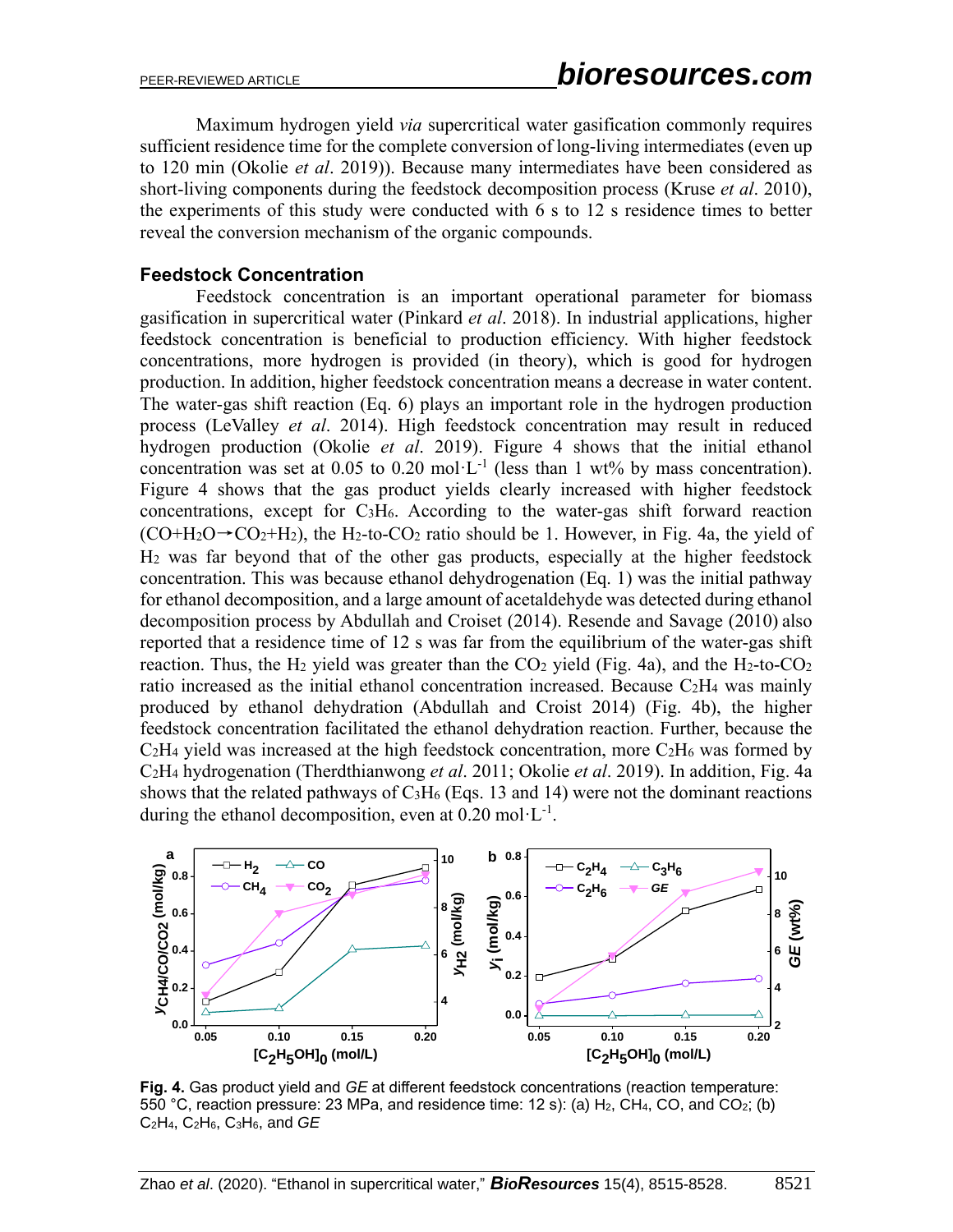### **Kinetics Analysis**

The products of ethanol gasification in supercritical water included the gas phase (H2, CO, CO2, CH4, C2H6, C2H4, and C3H6), liquid phase (acetaldehyde, acetone, 2 propanol, *etc.* (Chakinala *et al*. 2013)), and some coke. According to the above discussion, the ethanol decomposition mechanism is summarized in Fig. 5. In Fig. 5, 2-propanol, acetone, *etc.* (defined as  $INT<sub>1</sub>$ ) were formed by ethanol direct conversion. Because acetaldehyde is the main intermediate compound in the liquid phase during ethanol decomposition (Therdthianwong *et al*. 2011; Abdullah and Croiset 2014), the formation and degradation of acetaldehyde should be the important pathways of ethanol supercritical water decomposition (as shown in Fig. 5). In addition, Tschannen *et al*. (2013) reported that the acetaldehyde process produced long-chain aldehydes, such as propionaldehyde, butyraldehyde, pentanaldehyde, *etc*. Thus, these long-chain aldehydes were named INT2. The gas production (ethanol direct decomposition and the further conversion of the intermediates) and gas mutual conversion processes (water-gas shift reaction, methanation, and hydrogenation) were defined as "Gases" in Fig. 5. The coke formation derived from the gas products is also depicted in Fig. 5. It has to be pointed out that Figure 5 was a simplified reaction network of ethanol decomposition, and the detailed pathways were not thoroughly shown in Fig. 5.



**Fig. 5.** Proposed simplified decomposition mechanism for ethanol in supercritical water

The experiments showed that the C<sub>3</sub>H<sub>6</sub> yield was only 0.003 mol·kg<sup>-1</sup> at 550 °C and 23 MPa. Therefore, the gas products of ethanol gasification in the kinetic model were simplified as  $H_2$ , CO, CO<sub>2</sub>, CH<sub>4</sub>, C<sub>2</sub>H<sub>4</sub>, and C<sub>2</sub>H<sub>6</sub>. With regard to the liquid products of ethanol decomposition, some related studies(Arita *et al*. 2003; Therdthianwong *et al*. 2011; Abdullah and Croiset 2014; Reddy *et al*. 2014) have reported that acetaldehyde was the main component. Therefore, the liquid products in this kinetic model were classified as acetaldehyde and other intermediates (defined as  $C_xH_yO_z$ ). In addition, according to the results in Fig. 3, the coke formation and hydrogenation of the intermediates should be included in the kinetic model. Further, because the  $H_2$ -to-CO<sub>2</sub> ratios (Fig. 2, Fig. 3, and Fig. 4) exceeded 1, the water-gas shift reaction can be ignored in the kinetics. Methanation is the exothermic reaction, and the favorable reaction temperature of methanation is less than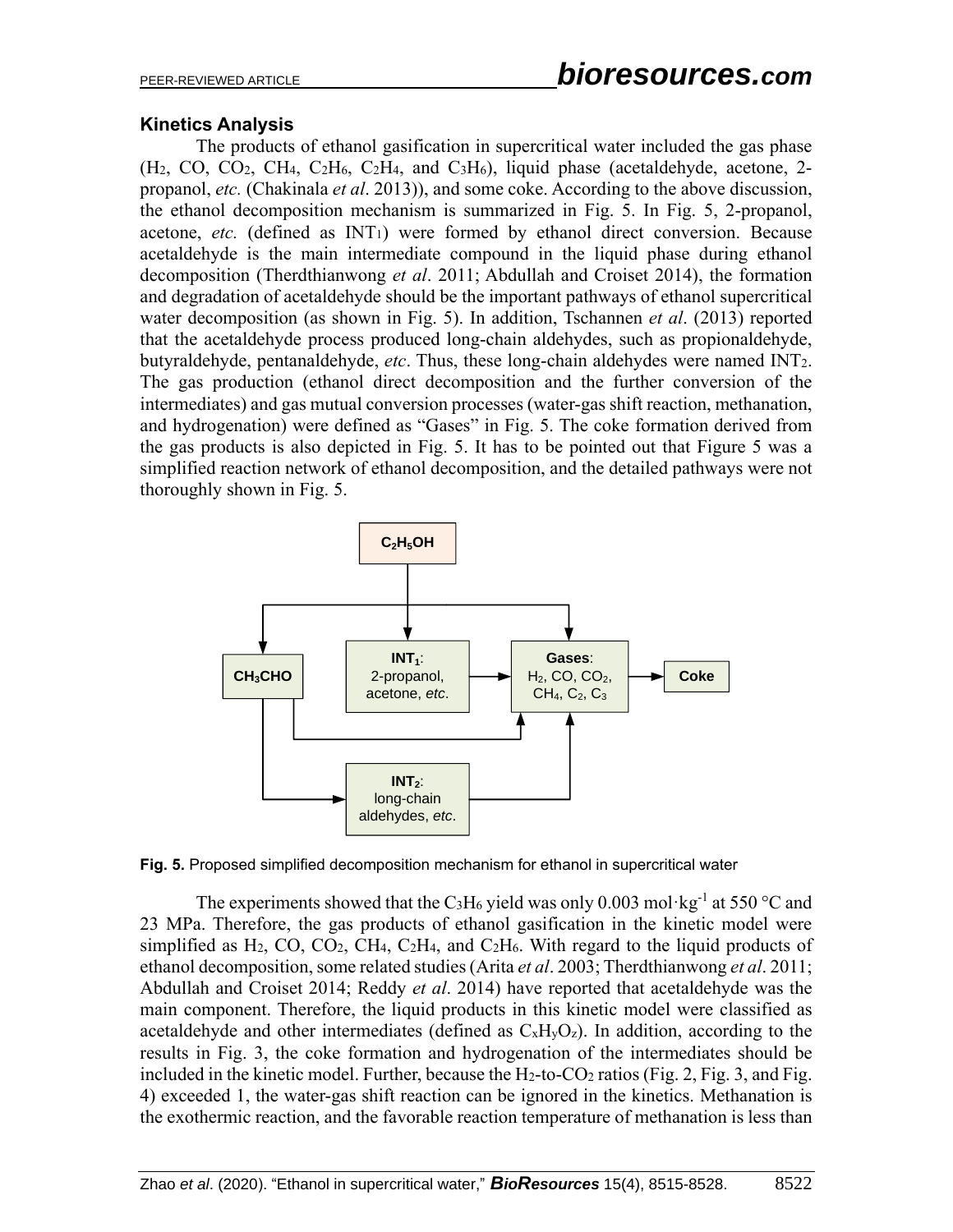400 ℃ (Miao *et al*. 2016). Guo *et al.* (2014) found that the methanation reaction can be excluded in the kinetic model for temperatures from 550 °C to 600 °C. As a result, a kinetic model of ethanol gasification in supercritical water is shown in Table 1.

**Table 1.** Proposed Reaction Pathways of Ethanol Decomposition in Supercritical **Water** 

| Reaction                                 | $k_i$ (Forward Reaction) | $k_i$ (Reverse Reaction) | Index        |
|------------------------------------------|--------------------------|--------------------------|--------------|
| $C_2H_5OH \rightarrow CH_3CHO+H_2$       | K1                       | $^\star$                 |              |
| $C_2H_5OH \rightarrow C_2H_4+H_2O$       | k <sub>2</sub>           | *                        |              |
| $C_2H_4+H_2 \leftrightarrow C_2H_6$      | $k_3$                    | $K_{-3}$                 | (3)          |
| $CH_3CHO \rightarrow CH_4 + CO$          | k4                       | $\star$                  | 15)          |
| $2CO \rightarrow C + CO2$                | K <sub>5</sub>           | $\star$                  | 8            |
| $C_2H_4 \rightarrow 2C + 2H_2$           | k6                       | $\star$                  | Έ.           |
| $CH_4 \rightarrow C + 2H_2$              | k7                       | $\star$                  | $10^{\circ}$ |
| $CO2+2H2 \rightarrow C+2H2O$             | k8                       | $\star$                  |              |
| $C_xH_yO_z+H_2\rightarrow C_xH_{y+2}O_z$ | K9                       | *                        | (16)         |
| Note: $* =$ ignored                      |                          |                          |              |

According to the kinetic model in Table 2, the reaction rate equations with the firstorder were expressed as Eq. 17 to Eq. 25. When the reaction rate constants of Eq. 17 to Eq. 25 were solved, the reaction kinetic process was comprehensively revealed:

$$
\frac{dC_{H_2}}{dt} = k_1 C_{C_2 H_5 O H} - k_3 C_{C_2 H_4} C_{H_2} + k_{-3} C_{C_2 H_6} + 2k_6 C_{C_2 H_4} + 2k_7 C_{CH_4} - 2k_8 C_{CO_2} C_{H_2} - k_9 C_{C_x H_3 O_2} C_{H_2}
$$
\n(17)

$$
\frac{\mathrm{d}C_{\mathrm{CO}}}{\mathrm{d}t} = k_4 C_{\mathrm{CH}_3 \mathrm{CHO}} - 2k_5 C_{\mathrm{CO}} \tag{18}
$$

$$
\frac{dC_{\text{CO}_2}}{dt} = k_5 C_{\text{CO}} - k_8 C_{\text{CO}_2} C_{\text{H}_2}
$$
\n(19)

$$
\frac{dC_{\text{CH}_4}}{dt} = k_4 C_{\text{CH}_3CHO} - k_7 C_{\text{CH}_4}
$$
\n(20)

$$
\frac{dC_{C_2H_4}}{dt} = k_2 C_{C_2H_5OH} - k_3 C_{C_2H_4} C_{H_2} + k_{-3} C_{C_2H_6} - k_6 C_{C_2H_4}
$$
\n(21)

$$
\frac{dC_{C_2H_6}}{dt} = k_3 C_{C_2H_4} C_{H_2} - k_{-3} C_{C_2H_6}
$$
\n(22)

$$
\frac{dC_{C_2H_5OH}}{dt} = -\left(k_1 + k_2\right)C_{C_2H_5OH} \tag{23}
$$

$$
\frac{dC_{\rm C}}{dt} = k_{\rm s}C_{\rm CO} + 2k_{\rm s}C_{\rm C_2H_4} + k_{\rm 7}C_{\rm CH_4} + k_{\rm s}C_{\rm CO_2}C_{\rm H_2}
$$
\n(24)

$$
\frac{\mathrm{d}C_{\mathrm{CH_3CHO}}}{\mathrm{d}t} = k_1 C_{\mathrm{C_2H_3OH}} - k_4 C_{\mathrm{CH_3CHO}} \tag{25}
$$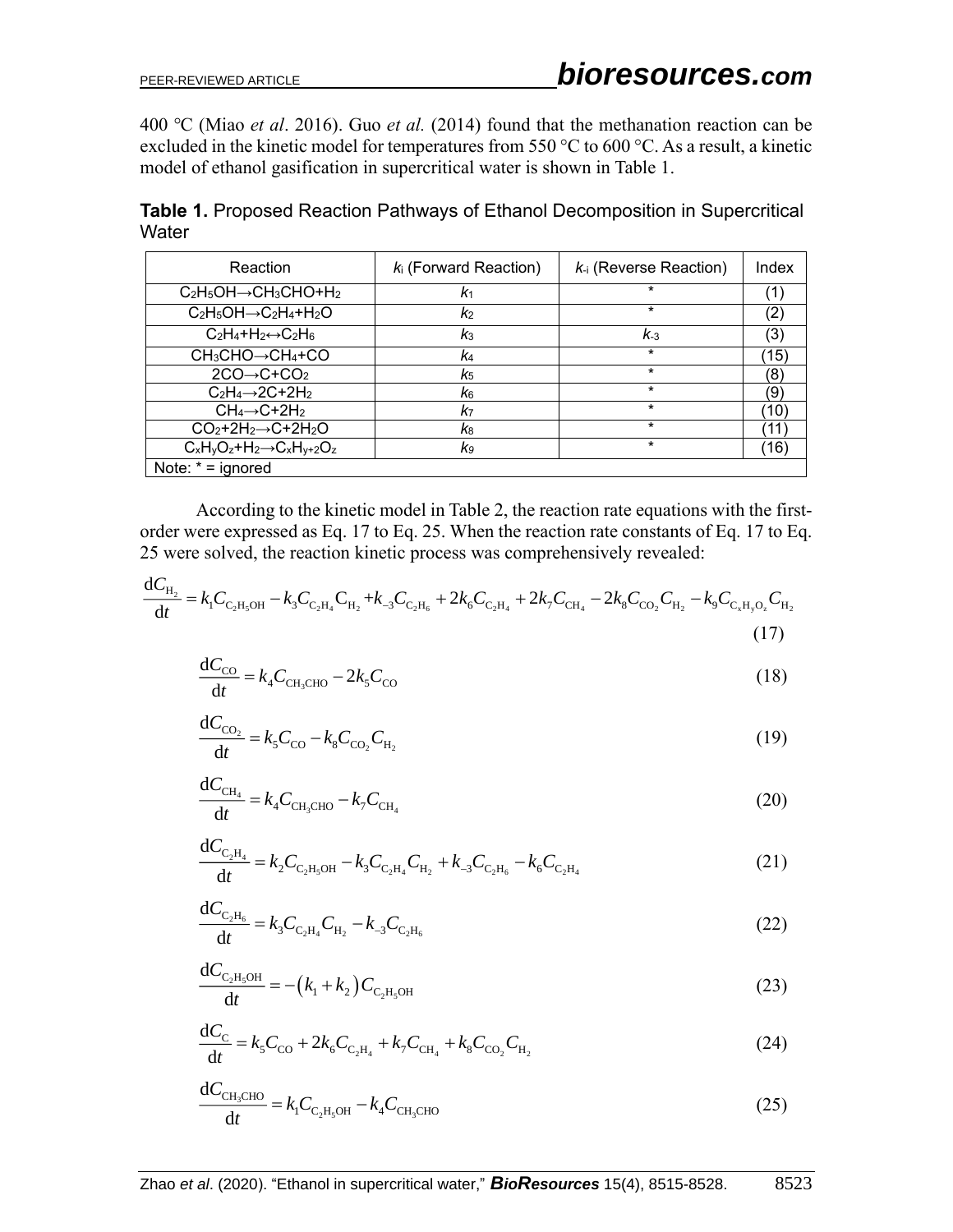Based on the data in the "Residence Time" section and the least-square-fit method using Micromath Scientist, the rate constants of Eq. 17 to Eq. 25 were solved, and the results are shown in Table 2. It was found that ethanol gasification in supercritical water was mainly dominated by ethanol dehydrogenation (*k*1), intermediate hydrogenation (*k*9), and coke formation ( $k_5$  and  $k_7$ ). Figure 6 shows that the H<sub>2</sub> concentration of the kinetic model well predicted the results of the experiments ( $R^2 = 0.9136$ ). Because the aim of supercritical water gasification is often hydrogen production (Correa and Kruse 2018), the rates of H<sub>2</sub> formation and consumption are shown in Fig. 7.

|     | Value      | Κi | Value      |
|-----|------------|----|------------|
|     | 0.2157     | K5 | 1.9380E-2  |
| K2  | 4.7702E-3  | K6 | 5.6309E-16 |
| Kз  | 6.6029E-16 | K7 | 1.8039E-2  |
| K.3 | 6.7517E-16 | K8 | 1.8107E-16 |
|     | 7.3274E-3  | K9 | 0.1743     |

**Table 2.** Reaction Rate Constant ( $k_i$ , s<sup>-1</sup>) Values



Fig. 6. The H<sub>2</sub> concentrations of the kinetic model and the experiment (reaction temperature: 550 °C, reaction pressure: 23 MPa, [C2H5OH]0: 0.1 mol/L, and residence time: 6 s to 12 s)

Figure 7 shows that H<sup>2</sup> was mainly formed *via* the ethanol dehydrogenation pathway, and it was consumed *via* hydrogenation of the intermediates.



Fig. 7. Rates of H<sub>2</sub> formation and consumption (reaction temperature: 550 °C, reaction pressure: 23 MPa, and  $[C_2H_5OH]_0$ : 0.1 mol/L)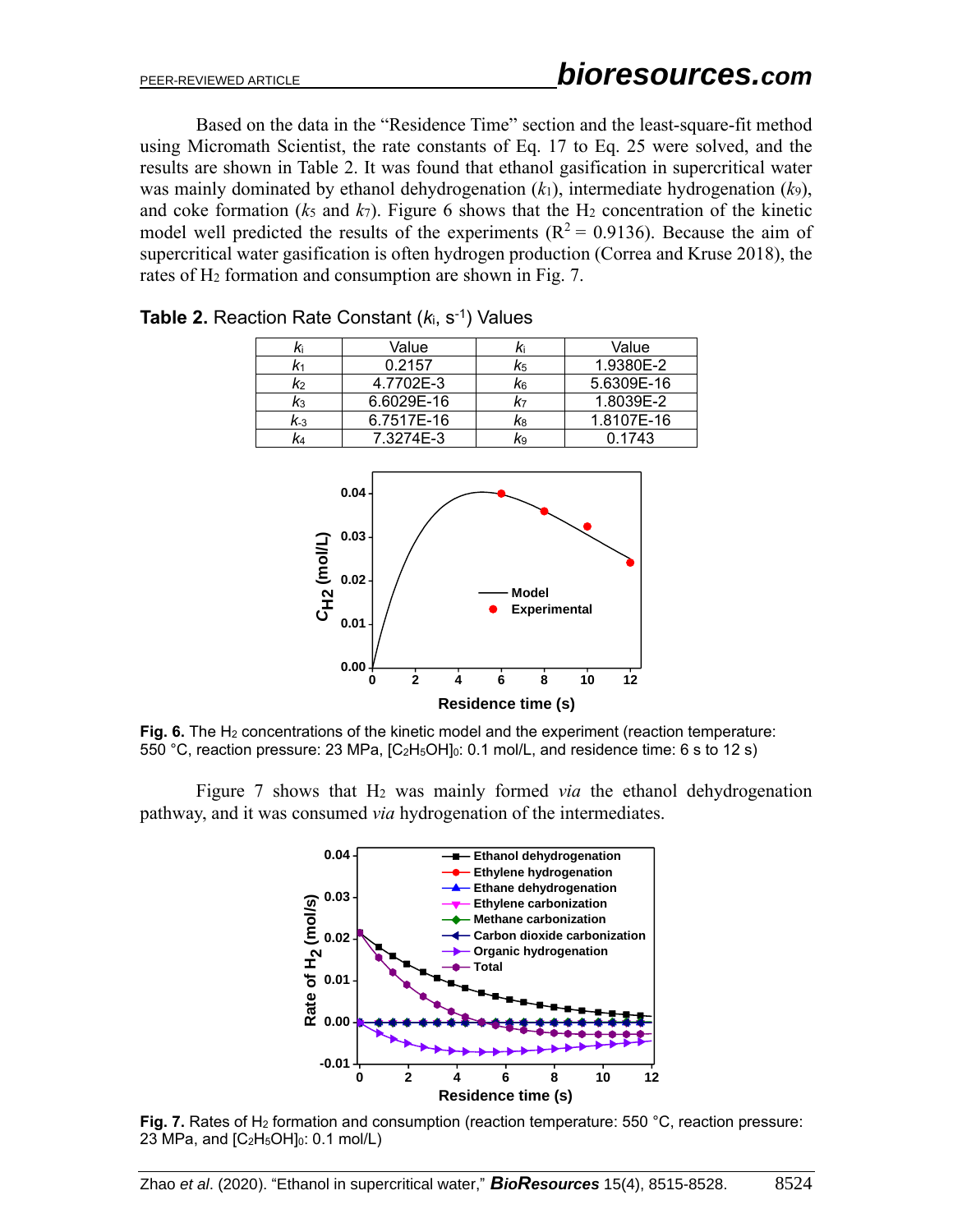In addition, Arita *et al.* (2003) reported that ethanol dehydrogenation was the initial decomposition reaction of ethanol with a relatively fast reaction rate. As residence time increased, the rate of H<sup>2</sup> formation *via* ethanol dehydrogenation gradually decreased (Fig. 7), which was due to ethanol degradation by dehydration (Eq. 2). Figure 7 shows that the rates of H<sup>2</sup> formation *via* carbonization pathways were not sufficiently fast. Therefore, coke formation during the ethanol decomposition process was limited. In summary, the proposed reaction pathways of ethanol decomposition in supercritical water and its kinetic model (Table 1) preliminarily revealed the ethanol decomposition mechanism.

# **CONCLUSIONS**

- 1. The gas products of ethanol decomposition in supercritical water were mainly H2, CO,  $CO<sub>2</sub>$ , CH<sub>4</sub>, and C<sub>2</sub> (C<sub>2</sub>H<sub>6</sub> and C<sub>2</sub>H<sub>4</sub>), and the C<sub>3</sub>H<sub>6</sub> yield was limited.
- 2. Temperature had bigger impacts on gas production than the other factors. The gas yields and gasification efficiency increased with the increases in temperature and feedstock concentration. The higher reaction temperature was beneficial to ethanol gasification in supercritical water by promoting the free-radical reactions. The C-C bond and C-O bond scissions of ethanol were favored by the high reaction temperature. The favorable temperature for ethanol decomposition should be above 550 °C to achieve high gasification efficiency.
- 3. As the feedstock concentration increased from 0.05 mol·L<sup>-1</sup> to 0.20 mol·L<sup>-1</sup>, the H<sub>2</sub>-to- $CO<sub>2</sub>$  ratio and the C<sub>2</sub>H<sub>4</sub> yield gradually increased, and the H<sub>2</sub>-to- $CO<sub>2</sub>$  ratio was much greater than 1. Higher feedstock concentration facilitated ethanol dehydrogenation and ethanol dehydration. In addition, the water-gas shift reaction can be ignored in the kinetic model.
- 4. As residence time increased, the *GE* values and the yields of H2, CO, and C<sup>2</sup> obviously decreased, whereas the CO<sub>2</sub> yield slightly increased. When the residence time increased from 6 s to 12 s, the H<sup>2</sup> amount may have been reduced by the hydrogenation reaction, and CO<sup>2</sup> methanation was not the dominant reaction. Moreover, the coke formation pathways should be included in the kinetic model of the ethanol decomposition.
- 5. A kinetic model of ethanol supercritical water decomposition was established based on the above results. It showed that ethanol gasification in supercritical water was mainly dominated by ethanol dehydrogenation, the hydrogenation of intermediates, and the coke formation of CO and CH4. In addition, H<sup>2</sup> was mainly formed *via* the ethanol dehydrogenation pathway, and it was consumed *via* the hydrogenation of intermediates. As residence time increased, the rate of H<sup>2</sup> formation *via* ethanol dehydrogenation gradually decreased because of the competing dehydration reaction of ethanol. Coke formation was limited during ethanol decomposition in supercritical water.

## **ACKNOWLEDGMENTS**

This research was financially supported by the National Natural Science Foundation of China (No. 51606103) and the Opening Research Fund Program of the Key Laboratory of Energy Thermal Conversion and Control of the Ministry of Education of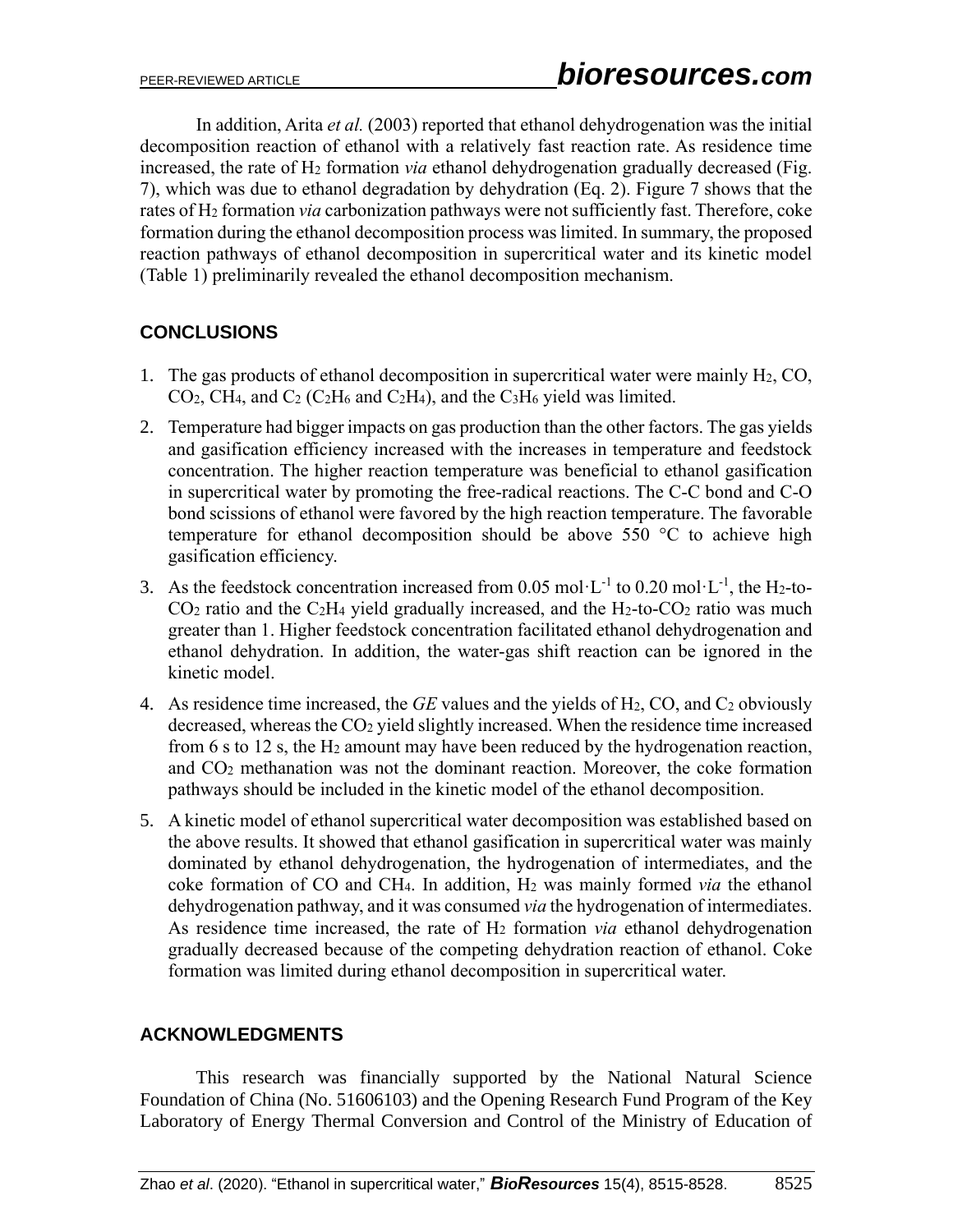Southeast University (No. 2016007). The authors acknowledge the support of the Advanced Analysis and Testing Center of Nanjing Forestry University.

# **REFERENCES CITED**

- Abdullah, T. A. T., and Croiset, E. (2014). "Evaluation of an inconel-625 reactor and its wall effects on ethanol reforming in supercritical water," *Industrial & Engineering Chemistry Research* 53(6), 2121-2129. DOI: 10.1021/ie403305d
- Arita, T., Nakahara, K., Nagami, K., and Kajimoto, O. (2003). "Hydrogen generation from ethanol in supercritical water without catalyst," *Tetrahedron Letters* 44(5), 1083-1086. DOI: 10.1016/S0040-4039(02)02704-1
- Boukis, N., Diem, V., Galla, U., and Dinjus, E. (2006). "Methanol reforming in supercritical water for hydrogen production," *Combustion Science and Technology* 178(1-3), 467-485. DOI: 10.1080/00102200500292316
- Castello, D., and Fiori, L. (2012). "Kinetics modeling and main reaction schemes for the supercritical water gasification of methanol," *Journal of Supercritical Fluids* 69, 64- 74. DOI: 10.1016/j.supflu.2012.05.008
- Castello, D., Kruse, A., and Fiori, L. (2015). "Low temperature supercritical water gasification of biomass constituents: Glucose/phenol mixtures," *Biomass & Bioenergy* 73, 84-94. DOI: 10.1016/j.biombioe.2014.12.010
- Chakinala, A. G., Kumar, S., Kruse, A., Kersten, S. R. A., Swaaij, W. P. M. V., and Brilman, D. W. F. (2013). "Supercritical water gasification of organic acids and alcohols: The effect of chain length," *The Journal of Supercritical Fluids* 74, 8-21. DOI: 10.1016/j.supflu.2012.11.013
- Correa, C. R., and Kruse, A. (2018). "Supercritical water gasification of biomass for hydrogen production – Review," *The Journal of Supercritical Fluids* 133(Part 2), 573-590. DOI: 10.1016/j.supflu.2017.09.019
- Durak, H. (2015). "Thermochemical conversion of phellinus pomaceus via supercritical fluid extraction and pyrolysis processes," *Energy Conversion and Management* 99, 282-298. DOI: 10.1016/j.enconman.2015.04.050
- Durak, H. (2018). "*Trametes versicolor* (L.) mushrooms liquefaction in supercritical solvents: Effects of operating conditions on product yields and chromatographic characterization," *The Journal of Supercritical Fluids* 131, 140-149. DOI: 10.1016/j.supflu.2017.09.013
- Genel, Y., Durak, H., Aysu, T., and Genel, I. (2016). "Effect of process parameters on supercritical liquefaction of xanthium strumarium for bio-oil production," *The Journal of Supercritical Fluids* 115, 42-53. DOI: 10.1016/j.supflu.2016.04.009
- Guo, S., Guo, L., Cao, C., Yin, J., Lu, Y., and Zhang, X. (2012). "Hydrogen production from glycerol by supercritical water gasification in a continuous flow tubular reactor," *International Journal of Hydrogen Energy* 37(7), 5559-5568. DOI: 10.1016/j.ijhydene.2011.12.135
- Guo, Y., Wang, S., Huelsman, C. M., and Savage, P. E. (2014). "Kinetic model for reactions of indole under supercritical water gasification conditions," *Chemical Engineering Journal* 241, 327-335. DOI: 10.1016/j.cej.2013.11.012
- Hack, W., Masten, D. A., and Buelow, S. J. (2005). "Methanol and ethanol decomposition in supercritical water," *Zeitschrift für Physikalische Chemie* 219(3), 367-378. DOI: 10.1524/zpch.219.3.367.59179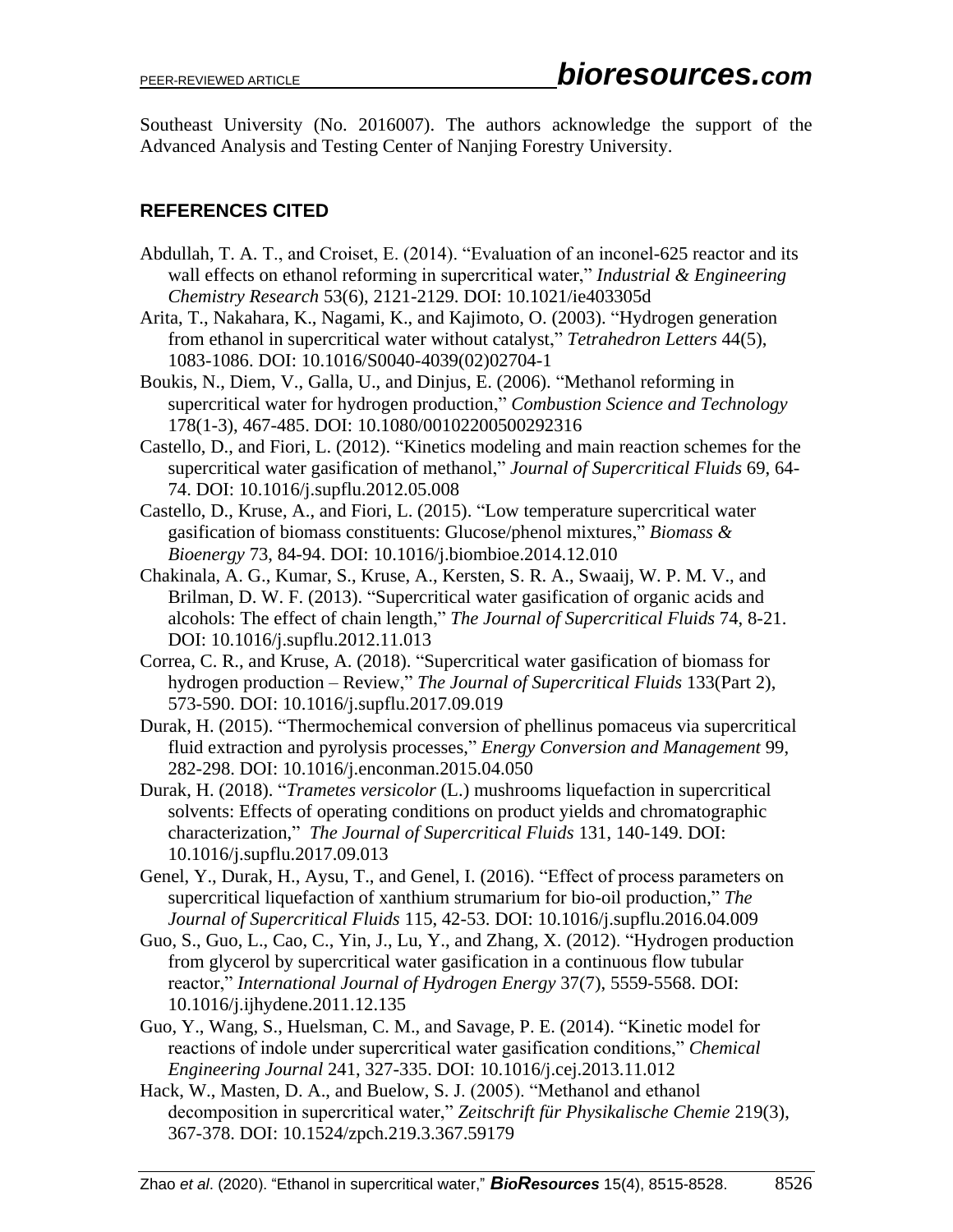- Holgate, H. R., Meyer, J. C., and Tester, J. W. (1995). "Methanol and ethanol decomposition in supercritical water," *AIChE Journal* 41(3), 637-648. DOI: 10.1002/aic.690410320
- Kruse, A., and Gawlik, A. (2003). "Biomass conversion in water at 330-410 °C and 30- 50 MPa. Identification of key compounds for indicating different chemical reaction pathways," *Industrial & Engineering Chemistry Research* 42(2), 267-279. DOI: 10.1021/ie0202773
- Kruse, A., Bernolle, P., Dahmen, N., Dinjus, E., and Maniam, P. (2010). "Hydrothermal gasification of biomass: Consecutive reactions to long-living intermediates," *Energy and Environmental Science* 3(1), 136-143. DOI: 10.1039/B915034J
- Lee, I.-G., Kim, M.-S., and Ihm, S.-K. (2002). "Gasification of glucose in supercritical water," *Industrial & Engineering Chemistry Research* 41(5), 1182-1188. DOI: 10.1021/ie010066i
- LeValley, T. L., Richard, A. R., and Fan, M. (2014). "The progress in water gas shift and steam reforming hydrogen production technologies – A review," *International Journal of Hydrogen Energy* 39(30), 16983-17000. DOI: 10.1016/j.ijhydene.2014.08.041
- Mesa, L., Martinez, Y., de Armas, A. C., and Gonzalez, E. (2020). "Ethanol production from sugarcane straw using different configurations of fermentation and technoeconomical evaluation of the best schemes," *Renewable Energy* 156, 377-388. DOI: 10.1016/j.renene.2020.04.091
- Miao, B., Ma, S. S. K., Wang, X., Su, H., and Chan, S. H. (2016). "Catalysis mechanisms of CO<sup>2</sup> and CO methanation," *Catalysis Science & Technology* 6(12), 4048-4058. DOI: 10.1039/C6CY00478D
- Okolie, J. A., Rana, R., Nanda, S., Dalai, A. K., and Kozinski, J. A. (2019). "Supercritical water gasification of biomass: A state-of-the-art review of process parameters, reaction mechanisms and catalysis," *Sustainable Energy and Fuels* 3(3), 578-598. DOI: 10.1039/C8SE00565F
- Pinkard, B. R., Gorman, D. J., Tiwari, K., Kramlich, J. C., Reinhall, P. G., and Novosselov, I. V. (2018). "Review of gasification of organic compounds in continuous-flow, supercritical water reactors," *Industrial & Engineering Chemistry Research* 57(10), 3471-3481, DOI: 10.1021/acs.iecr.8b00068
- Pinkard, B. R., Rasmussen, E. G., Kramlich, J. C., Reinhall, P. G., and Novosselov, I. V. (2019). "Supercritical water gasification of ethanol for fuel gas production," in: *Proceedings of the ASME 13th International Conference on Energy Sustainability*, Bellevue, WA, USA, Article number 3950. DOI: 10.1115/ES2019-3950
- Reddy, S. N., Nanda, S., Dalai, A. K., and Kozinski, J. A. (2014). "Supercritical water gasification of biomass for hydrogen production," *International Journal of Hydrogen Energy* 39(13), 6912-6926. DOI: 10.1016/j.ijhydene.2014.02.125
- Reddy, S. N., Nanda, S., and Kozinski, J. A. (2016). "Supercritical water gasification of glycerol and methanol mixtures as model waste residues from biodiesel refinery," *Chemical Engineering Research & Design* 113, 17-27. DOI: 10.1016/j.cherd.2016.07.005
- Resende, F. L. P., and Savage, P. E. (2010). "Kinetic model for noncatalytic supercritical water gasification of cellulose and lignin," *AIChE Journal* 56(9), 2412-2420. DOI: 10.1002/aic.12165
- Sangwan, M., Yan, C., Chesnokov, E. N., and Krasnoperov, L. N. (2015). "Reaction CH<sup>3</sup>  $+ CH_3$  -> C<sub>2</sub>H<sub>6</sub> studied over the 292-714 K temperature and 1-100 bar pressure